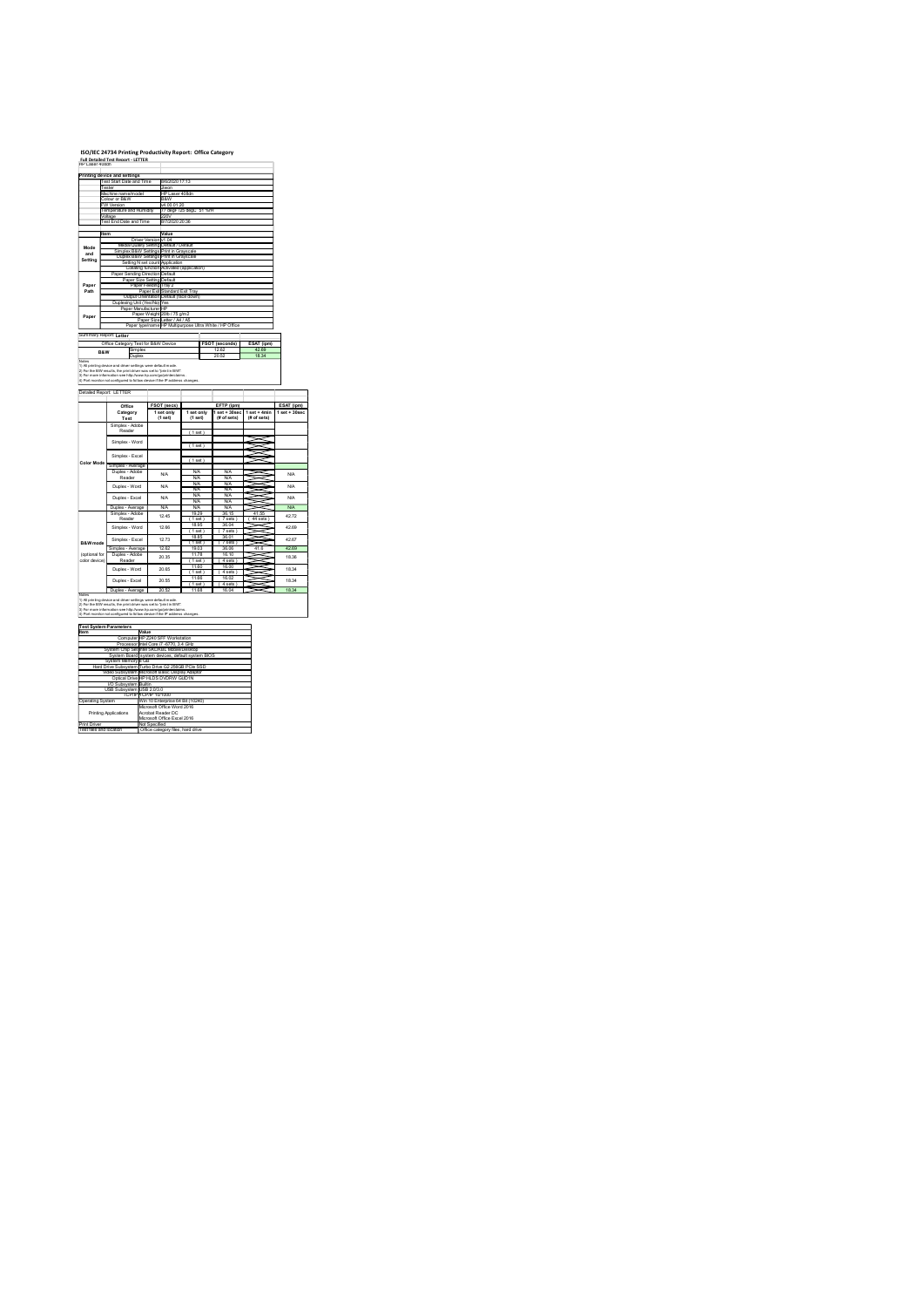## ISO/IEC 24734 Printing Productivity Report: Office Category Full Detailed Test Report - A4

|                     | ISO/IEC 24734 Printing Productivity Report: Office Category<br>Full Detailed Test Report - A4<br>HP Laser 408dn                                                                                                                                        |                                                                                                                                                               |                                        |                                 |                                              |                          |
|---------------------|--------------------------------------------------------------------------------------------------------------------------------------------------------------------------------------------------------------------------------------------------------|---------------------------------------------------------------------------------------------------------------------------------------------------------------|----------------------------------------|---------------------------------|----------------------------------------------|--------------------------|
|                     | Printing device and settings<br>Test Start Date and Time                                                                                                                                                                                               | 8/6/2020 17:13                                                                                                                                                |                                        |                                 |                                              |                          |
|                     | este                                                                                                                                                                                                                                                   |                                                                                                                                                               |                                        |                                 |                                              |                          |
|                     | fachine name/model<br>¦olour or B&W                                                                                                                                                                                                                    | Jiwon<br>HP Laser 408dn<br>B&W                                                                                                                                |                                        |                                 |                                              |                          |
|                     | W Version<br>emperature and Humidity<br>foltage<br>'est End Date and Time                                                                                                                                                                              |                                                                                                                                                               | v4.00.01.20<br>77 degF /25 degC 51 %rH |                                 |                                              |                          |
|                     |                                                                                                                                                                                                                                                        | 220V<br>8/7/2020 20:36                                                                                                                                        |                                        |                                 |                                              |                          |
| Mode<br>and         |                                                                                                                                                                                                                                                        | Value<br>Driver Version v1.04<br>Media/Quality Setting Default / Default<br>Simplex B&W Settings Print in Grayscale<br>Duplex B&W Settings Print in Grayscale |                                        |                                 |                                              |                          |
| Setting             | Setting N set count Application<br>Collating function Activated (application)<br>Paper Sending Direction Default                                                                                                                                       |                                                                                                                                                               |                                        |                                 |                                              |                          |
| Paper<br>Path       |                                                                                                                                                                                                                                                        |                                                                                                                                                               |                                        |                                 |                                              |                          |
|                     |                                                                                                                                                                                                                                                        |                                                                                                                                                               |                                        |                                 |                                              |                          |
| Paper               | Pape Serials Direction Default<br>Pape Size Setting Default<br>Pape Size Setting Default<br>Pape Size Setting Default<br>Pape There Setting Default<br>Display Default<br>Pape Size Albert IV (19 pm)<br>Pape Size Albert IV (19 pm)<br>Pape Size Albe |                                                                                                                                                               |                                        |                                 |                                              |                          |
| Summary Report A4   |                                                                                                                                                                                                                                                        |                                                                                                                                                               |                                        | $\frac{FSOT (seconds)}{12.94}$  | ESAT (ipm)<br>40.30                          |                          |
|                     | Office Category Test for B&W Device<br>B&W Simplex<br>Duplex<br><b>B&amp;W</b>                                                                                                                                                                         |                                                                                                                                                               | -1                                     | 20.98<br>ш                      | 17.88                                        |                          |
|                     | Duplex    Duplex<br>1) Ali printing device and citver settings were default mode.<br>2) For the BW results, the print chiver was setto "print in BW".<br>4) Fort more information see http://www.hp.com/go/printentalms.<br>4) Port moni               |                                                                                                                                                               |                                        |                                 |                                              |                          |
| Detailed Report: A4 | Office                                                                                                                                                                                                                                                 | FSOT (secs)                                                                                                                                                   |                                        | EFTP (ipm)                      |                                              | ESAT (ipm)               |
|                     | Category<br>Test                                                                                                                                                                                                                                       | 1 set only<br>(1 set)                                                                                                                                         | 1 set only<br>(1 set)                  | (# of sets)                     | 1 set + 30 sec   1 set + 4min<br>(# of sets) | $1 set + 30 sec$         |
|                     | Simplex - Adobe<br>Reader<br>Simplex - Word                                                                                                                                                                                                            |                                                                                                                                                               | (1 set)                                |                                 |                                              |                          |
| Colour<br>Mode      | Simplex - Excel                                                                                                                                                                                                                                        |                                                                                                                                                               | (1 set)<br>(1 set)                     |                                 | XX<br>≋                                      |                          |
|                     | Simplex - Average<br>Duplex - Adobe<br>Reader<br>Duplex - Word                                                                                                                                                                                         | <b>N/A</b><br><b>N/A</b>                                                                                                                                      | NA<br>NA<br>NA<br>NA                   | $\frac{N}{N}$<br>$\frac{N}{NA}$ | ₹<br>≂<br>SSI                                | <b>N/A</b><br><b>N/A</b> |

(1 set) 1 set only (1 set) 1 set + 30sec set + 30sec | 1 set + 4min | 1 set + 30sec |<br>(# of sets) | (# of sets) | ( set + 4 min | 1 set + 30sec | 1 set + 30sec | 1 set + 4 min | 1 set + 4 min | 1 set + 30sec | 1 set + 30sec | ( 1 set ) **1 set 1 set 1 set 1 set 1 set 1 set 1 set 1 set 1 set 1 set 1 set 1 set 1 set 1 set 1 set 1 set 1 set 1 set 1**  $\mathbb{W}\mathbb{W}$ Simplex - Average N/A N/A N/A N/A N/A N/A N/A N/A N/A N/A N/A N/A Duplex - Average N/A N/A N/A N/A 18.85 34.52 39.39 ( 1 sets ) ( 1 sets ) 18.42<br>
( 1 sets ) ( 1 sets ) 18.42<br>
( 1 sets ) ( 1 sets ) ( 1 sets ) 18.42<br>
( 1 sets ) ( 1 sets ) ( 1 sets ) ( 1 sets ) ( 1 sets ) ( 1 sets ) ( 1 sets )<br>
( 1 sets ) ( 1 sets ) ( 1 sets ) ( 1 sets ) ( ( 1 sets ) ( 1 sets ) ( 1 sets ) ( 1 sets ) ( 1 sets ) ( 1 sets ) ( 1 sets ) ( 1 sets ) ( 1 sets ) ( 1 sets ) ( 1 sets ) ( 1 sets ) ( 1 sets ) ( 1 sets ) ( 1 sets ) ( 1 sets ) ( 1 sets ) ( 1 sets ) ( 1 sets ) ( 1 sets ) ( ( 1 set ) ( 7 sets ) Simplex - Average 12.9 18.56 34.40 39.4 40.30 11.62 15.72 ( 1 set ) ( 1 set ) 11.24 11.24 11.25 11.25 11.25 11.25 11.25 11.25 11.25 11.25 11.25 11.25 11.24 11.24 11.24 1<br>
( 1 set ) ( 1 set ) ( 1 set ) ( 1 set ) ( 1 set ) ( 1 set ) ( 1 set ) ( 1 set ) ( 1 set ) ( 1 set ) ( 1 set ( 1 set ) and the set of the set of the set of the set of the set of the set of the set of the set of the set of the set of the set of the set of the set of the set of the set of the set of the set of the set of the set o ( 1 set ) ( 4 sets ) Duplex - Average 21.0 11.44 15.67 17.88 0.946 Adobe Reader - Adobe Duplex - Adobe Reader - Adobe Duplex - Adobe Reader - Word Duplex - Word Duplex - Word Duplex - Word Duplex - Word Duplex - Excel 17.88<br>Duplex - Excel 21.97 - Excel 17.48 - Excel 17.48 - Excel 1 17.90  $21.37$   $1.37$   $1.38$   $1.39$   $1.30$   $1.30$   $1.30$   $1.30$   $1.30$   $1.30$   $1.30$   $1.30$   $1.30$   $1.30$   $1.30$   $1.30$   $1.30$   $1.30$   $1.30$   $1.30$   $1.30$   $1.30$   $1.30$   $1.30$   $1.30$   $1.30$   $1.30$   $1.30$   $1.30$   $1.30$   $1.30$   $1.$  $\begin{array}{|c|c|c|c|c|c|c|} \hline \text{WAD} & \text{WAD} & \text{WAD} & \text{WAD} & \text{WAD} & \text{WAD} & \text{WAD} \\ \hline \text{WAD} & \text{WAD} & \text{WAD} & \text{WAD} & \text{WAD} & \text{WAD} & \text{WAD} \\ \hline \text{12.0} & \text{WAD} & \text{WAD} & \text{WAD} & \text{WAD} & \text{WAD} & \text{WAD} & \text{WAD} \\ \hline \text{13.0} & \text{WAD} & \text{WAD} & \text{WAD} & \$ 40.40 40.25 40.26  $\begin{tabular}{|c|c|c|c|c|c|c|c|c|} \hline \multicolumn{1}{c|}{\textbf{W}A}& $\mathbf{W}A$ & $\mathbf{W}A$ & $\mathbf{W}A$ & $\mathbf{W}A$ & $\mathbf{W}A$ & $\mathbf{W}A$ & $\mathbf{W}A$ & $\mathbf{W}A$ & $\mathbf{W}A$ & $\mathbf{W}A$ & $\mathbf{W}A$ & $\mathbf{W}A$ & $\mathbf{W}A$ & $\mathbf{W}A$ & $\mathbf{W}A$ & $\mathbf{W}A$ & $\mathbf{W}A$ & $\mathbf{W}A$ & $\mathbf{W}A$ & $\math$ Simplex - Adobe Reader Simplex - Word 13.03 Duplex - Excel 12.73 Notes 1) All printing device and driver settings were default mode. 2) For the B/W results, the print driver was set to "print in B/W". 3) For more information see http://www.hp.com/go/printerclaims. 4) Port monitor not configured to follow device if the IP address changes. B&W mode (optional for color device) Color device) Color device  $\frac{1}{\sqrt{2}}$  mode Simplex - Adobe Reader Simplex - Adobe Reader Simplex - Excel 3.04 Duplex - Adobe Reader Duplex - Adobe Reader Simplex - Adobe Reader Simplex - Adobe Reader Simpl Item Value Computer HP Z240 SFF Workstation Processor Intel Computer HP Z240 SFF Workstation Processor Intel Core i7 -6770, 3.4 GHz System Chip Set Intel Core intel Computer HP System Board system Board system Board Syste System Memory 8 GB Hard Drive Subsystem Turbo Drive G2 256GB PCIe SSD Video Subsystem Microsoft Basic Display Adaptor Optical Drive HP HLDS DVDRW GUD1N I/O Subsystem Builtin USB Subsystem USB 2.0/3.0 TCP/IP TCP/IP 10/1000 Operating System Win 10 Enterprise 64 Bit (10240) Printing Applications Microsoft Office Word 2016 Acrobat Reader DC Microsoft Office Excel 2016 Print Driver Not Specified Test files and location Office category files, hard drive Test System Parameters

| <b>Test System Parameters</b> |                                                    |
|-------------------------------|----------------------------------------------------|
| Item                          | Value                                              |
|                               | Computer HP Z240 SFF Workstation                   |
|                               | Processor Intel Core i7 -6770. 3.4 GHz             |
|                               | System Chip Set Intel SKL/KBL Mobile/Desktop       |
|                               | System Board system devices, default system BIOS   |
| System Memory 8 GB            |                                                    |
|                               | Hard Drive Subsystem Turbo Drive G2 256GB PCIe SSD |
|                               | Video Subsystem Microsoft Basic Display Adaptor    |
|                               | Optical Drive HP HLDS DVDRW GUD1N                  |
| <b>VO Subsystem Builtin</b>   |                                                    |
| USB Subsystem USB 2.0/3.0     |                                                    |
|                               | TCP/IP TCP/IP 10/1000                              |
| Operating System              | Win 10 Enterprise 64 Bit (10240)                   |
|                               | Microsoft Office Word 2016                         |
| Printing Applications         | Acrobat Reader DC                                  |
|                               | Microsoft Office Excel 2016                        |
| <b>Print Driver</b>           | Not Specified                                      |
| Test files and location       | Office category files, hard drive                  |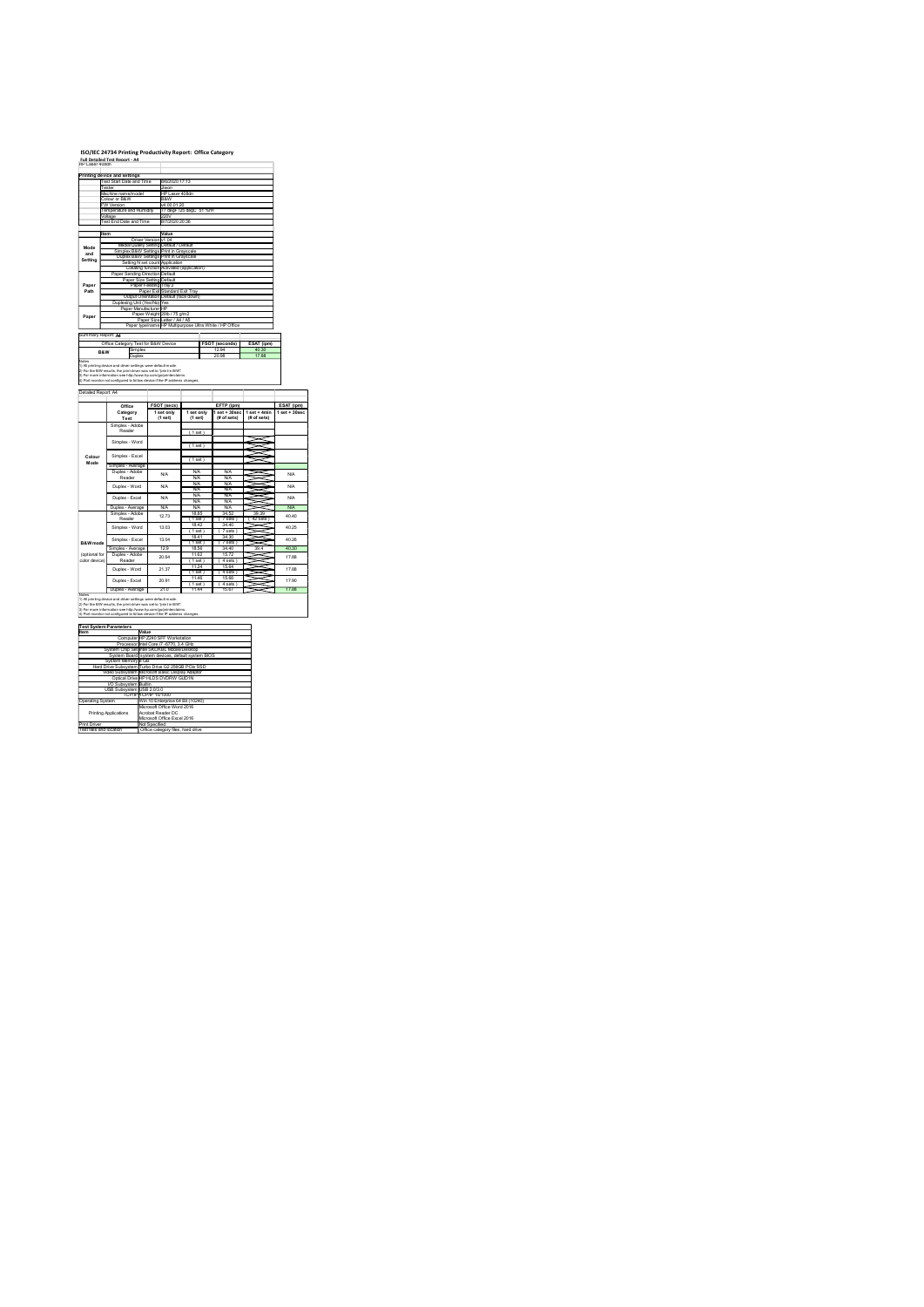## ISO/IEC 17629 First Print Out Time Report: Office Category

|                |                                                                                                                                      | ISO/IEC 17629 First Print Out Time Report: Office Category |
|----------------|--------------------------------------------------------------------------------------------------------------------------------------|------------------------------------------------------------|
|                | <b>Full Detailed Test Report - LETTER</b>                                                                                            |                                                            |
| HP Laser 408dn |                                                                                                                                      |                                                            |
|                | <b>Printing device and settings</b>                                                                                                  |                                                            |
|                | Test Start Date and Time                                                                                                             | 8/6/2020 14:39                                             |
|                | Tester<br>Machine name/model                                                                                                         | Jiwon<br>HP Laser 408dn                                    |
|                | Colour or B&W                                                                                                                        | B&W                                                        |
|                | W Version<br>Configuration (options)                                                                                                 | v4.00.01.20<br>Default                                     |
|                | Controller                                                                                                                           | Unknown                                                    |
|                | Printing device page count<br>Printing supplies page count                                                                           | Not Specified<br>Not Specified                             |
|                | Temperature and Humidity                                                                                                             | 77 degF / 26 degC 45.4 %rH                                 |
|                | Voltage<br>Test End Date and Time                                                                                                    | 220V<br>8/6/2020 15:40                                     |
|                |                                                                                                                                      |                                                            |
|                | ltem<br>PDL and driver version                                                                                                       | Value<br>1.04                                              |
| Mode<br>and    | Print Quality mode                                                                                                                   | default                                                    |
| Setting        | <b>B&amp;W</b> settings<br>Paper feed orientation                                                                                    | default<br>Short Edge                                      |
|                | Paper type setting                                                                                                                   | default                                                    |
| Paper          | Paper feeding                                                                                                                        | Standard cassette<br>Standard exit tray                    |
|                | Paper exit<br>Paper Path Output orientation                                                                                          | default (face up or face down)                             |
|                |                                                                                                                                      |                                                            |
|                |                                                                                                                                      | ISO First Page Out Time Summary Report: Office Category    |
|                | Summary Report: Letter                                                                                                               |                                                            |
|                |                                                                                                                                      |                                                            |
|                |                                                                                                                                      | FPOT from Ready (seconds)                                  |
| B&W            | Simplex                                                                                                                              | 7.91                                                       |
|                | Duplex                                                                                                                               |                                                            |
| Notes          | 1) All printing device and driver settings were default mode.<br>2) For the B/W results, the print driver was set to "print in B/W". |                                                            |

|                                | <b>Printing device and settings</b>                                                                                                           |                                    |                                                              |                                   |                            |                            |              |                   |
|--------------------------------|-----------------------------------------------------------------------------------------------------------------------------------------------|------------------------------------|--------------------------------------------------------------|-----------------------------------|----------------------------|----------------------------|--------------|-------------------|
|                                | Test Start Date and Time<br>Tester                                                                                                            | 8/6/2020 14:39<br>Jiwon            |                                                              |                                   |                            |                            |              |                   |
|                                | Machine name/model<br>HP Laser 408dn<br>Colour or B&W<br>B&W                                                                                  |                                    |                                                              |                                   |                            |                            |              |                   |
|                                | FW Version<br>v4.00.01.20<br>Default                                                                                                          |                                    |                                                              |                                   |                            |                            |              |                   |
|                                | Configuration (options)<br>Controller<br><b>Unknown</b>                                                                                       |                                    |                                                              |                                   |                            |                            |              |                   |
|                                | Printing device page count<br>Printing supplies page count Not Specified                                                                      | Not Specified                      |                                                              |                                   |                            |                            |              |                   |
|                                | Temperature and Humidity<br>Voltage                                                                                                           | 77 degF / 26 degC 45.4 %rH<br>220V |                                                              |                                   |                            |                            |              |                   |
|                                | Test End Date and Time<br>8/6/2020 15:40                                                                                                      |                                    |                                                              |                                   |                            |                            |              |                   |
|                                | Item<br>PDL and driver version                                                                                                                | Value<br>1.04                      |                                                              |                                   |                            |                            |              |                   |
| Mode<br>and                    | Print Quality mode                                                                                                                            | default                            |                                                              |                                   |                            |                            |              |                   |
| Setting                        | <b>B&amp;W</b> settings<br>Paper feed orientation                                                                                             | default<br>Short Edge              |                                                              |                                   |                            |                            |              |                   |
| Paper                          | Paper type setting<br>Paper feeding                                                                                                           | default<br>Standard cassette       |                                                              |                                   |                            |                            |              |                   |
| Paper Path                     | Paper exit<br>Output orientation                                                                                                              | Standard exit tray                 | default (face up or face down)                               |                                   |                            |                            |              |                   |
|                                |                                                                                                                                               |                                    |                                                              |                                   |                            |                            |              |                   |
|                                | ISO First Page Out Time Summary Report: Office Category                                                                                       |                                    |                                                              |                                   |                            |                            |              |                   |
| Summary Report: Letter         |                                                                                                                                               |                                    | FPOT from Ready (seconds)                                    |                                   |                            |                            |              |                   |
| B&W                            | Simplex                                                                                                                                       |                                    | 7.91                                                         |                                   |                            |                            |              |                   |
| Votes                          | Duplex                                                                                                                                        |                                    |                                                              |                                   |                            |                            |              |                   |
|                                | ) All printing device and driver settings were default mode.<br>2) For the B/W results, the print driver was set to "print in B/W".           |                                    |                                                              |                                   |                            |                            |              |                   |
|                                | 3) For more information see http://www.hp.com/go/printerclaims.<br>4) Port monitor not configured to follow device if the IP address changes. |                                    |                                                              |                                   |                            |                            |              |                   |
|                                | 5) Page counts were collected after completion of the tests.                                                                                  |                                    |                                                              |                                   |                            |                            |              |                   |
|                                |                                                                                                                                               |                                    | ISO First Page Out Time Report: Office Category              |                                   |                            |                            |              |                   |
| <b>Detailed Report: LETTER</b> |                                                                                                                                               |                                    |                                                              |                                   |                            |                            |              |                   |
|                                |                                                                                                                                               |                                    | Word<br>(seconds)                                            | Excel<br>(seconds)                | Adobe<br>Reader            | Average<br>(seconds)       | Delay Time   |                   |
|                                |                                                                                                                                               |                                    |                                                              |                                   | (seconds)                  |                            |              |                   |
|                                | FPOT from Ready - Simplex                                                                                                                     |                                    |                                                              |                                   |                            |                            |              |                   |
|                                | FPOT from Ready - Duplex                                                                                                                      |                                    |                                                              |                                   |                            |                            |              |                   |
| <b>Color Mode</b>              | FPOT from Sleep - Simplex                                                                                                                     |                                    |                                                              |                                   | <b>N/A</b>                 |                            |              |                   |
|                                | Recovery Time                                                                                                                                 |                                    |                                                              |                                   |                            |                            |              |                   |
|                                | FPOT from Off - Simplex                                                                                                                       |                                    |                                                              |                                   |                            |                            |              |                   |
|                                | Warm-up Time                                                                                                                                  |                                    |                                                              |                                   |                            |                            |              |                   |
|                                | FPOT from Ready - Simplex                                                                                                                     |                                    | 7.83                                                         | 8.15                              | 7.75                       | 7.91                       | 20 Seconds   |                   |
|                                | FPOT from Ready - Duplex                                                                                                                      |                                    |                                                              |                                   |                            |                            |              |                   |
| <b>B&amp;W Mode</b>            | FPOT from Sleep - Simplex                                                                                                                     |                                    |                                                              |                                   | 17.75                      |                            | 61 Minutes   |                   |
|                                | Recovery Time                                                                                                                                 |                                    |                                                              |                                   | 10.0                       |                            |              |                   |
|                                | FPOT from Off - Simplex                                                                                                                       |                                    |                                                              |                                   | 51.95                      |                            |              |                   |
|                                | Warm-up Time                                                                                                                                  |                                    |                                                              |                                   | 44.20                      |                            |              |                   |
| Notes                          | ) All printing device and driver settings were default mode.                                                                                  |                                    |                                                              |                                   |                            |                            |              |                   |
|                                | 2) For the B/W results, the print driver was set to "print in B/W".<br>3) For more information see http://www.hp.com/go/printerclaims.        |                                    |                                                              |                                   |                            |                            |              |                   |
|                                | 1) Port monitor not configured to follow device if the IP address changes.<br>5) Page counts were collected after completion of the tests.    |                                    |                                                              |                                   |                            |                            |              |                   |
|                                | 6) Details for FPOT from Sleep are shown below.                                                                                               |                                    |                                                              |                                   |                            |                            |              |                   |
| <b>HP Data Table</b>           |                                                                                                                                               |                                    |                                                              |                                   |                            |                            |              |                   |
| <b>Detailed Report: LETTER</b> |                                                                                                                                               |                                    |                                                              |                                   |                            |                            |              |                   |
|                                |                                                                                                                                               |                                    | FPOT Avg<br>(secs)                                           | FPOT (secs)<br><b>Iteration 1</b> | FPOT (secs)<br>Iteration 2 | FPOT (secs)<br>Iteration 3 | Application  | <b>Delay Time</b> |
|                                | FPOT from Sleep                                                                                                                               |                                    | <b>N/A</b>                                                   | <b>N/A</b>                        | <b>N/A</b>                 | <b>N/A</b>                 | Adobe Reader |                   |
| <b>Color Mode</b>              | FPOT from Sleep (15 minutes)<br>HP/Non ISO Test                                                                                               |                                    | N/A                                                          | <b>N/A</b>                        | <b>N/A</b>                 | <b>N/A</b>                 | Adobe Reader |                   |
|                                | FPO I from Ready, HP High Speed                                                                                                               |                                    | <b>N/A</b>                                                   | <b>N/A</b>                        | N/A                        | <b>N/A</b>                 | Adobe Reader |                   |
|                                | HP/Non ISO Test<br>FPOT from Sleep                                                                                                            |                                    | 17.75                                                        | 17.77                             | 17.72                      | <b>N/A</b>                 | Adobe Reader | 61 Minutes        |
|                                | FPOT from Sleep (15 minutes)                                                                                                                  |                                    |                                                              |                                   |                            |                            |              |                   |
| <b>B&amp;W</b> Mode            | HP/Non ISO Test                                                                                                                               |                                    | 16.36                                                        | 16.51                             | 16.21                      | <b>N/A</b>                 | Adobe Reader | 16 Minutes        |
|                                |                                                                                                                                               |                                    |                                                              |                                   |                            |                            |              |                   |
|                                | <b>Test System Parameters</b><br>Item                                                                                                         | Value                              |                                                              |                                   |                            |                            |              |                   |
|                                | Computer                                                                                                                                      |                                    | HP Z240 SFF Workstation                                      |                                   |                            |                            |              |                   |
|                                | Processor<br>System Chip Set                                                                                                                  |                                    | Intel Core i7 -6770, 3.4 GHz<br>Intel SKL/KBL Mobile/Desktop |                                   |                            |                            |              |                   |
| Test                           | System Board<br>System Memory                                                                                                                 | 8 GB                               | system devices, default system BIOS                          |                                   |                            |                            |              |                   |
| System                         | Hard Drive Subsystem                                                                                                                          |                                    | Turbo Drive G2 256GB PCIe SSD                                |                                   |                            |                            |              |                   |
|                                | Video Subsystem<br>Optical Drive                                                                                                              |                                    | Microsoft Basic Display Adaptor<br>HP HLDS DVDRW GUD1N       |                                   |                            |                            |              |                   |
|                                | I/O Subsystem<br><b>USB Subsystem</b>                                                                                                         | Builtin<br>USB 2.0/3.0             |                                                              |                                   |                            |                            |              |                   |
| Printing                       |                                                                                                                                               |                                    |                                                              |                                   |                            |                            |              |                   |
| Device<br>Connection           | TCP/IP                                                                                                                                        | 10/1000                            |                                                              |                                   |                            |                            |              |                   |
|                                | <b>Operating System</b>                                                                                                                       |                                    | Win 10 Enterprise 64 Bit (10240)                             |                                   |                            |                            |              |                   |
| Software                       | Printing Applications                                                                                                                         | Adobe Reader DC                    | Microsoft Office 2016                                        |                                   |                            |                            |              |                   |
|                                | <b>Print Driver</b>                                                                                                                           | 1.04                               |                                                              |                                   |                            |                            |              |                   |
|                                |                                                                                                                                               |                                    |                                                              |                                   |                            |                            |              |                   |
|                                |                                                                                                                                               |                                    |                                                              |                                   |                            |                            |              |                   |
|                                |                                                                                                                                               |                                    |                                                              |                                   |                            |                            |              |                   |
|                                |                                                                                                                                               |                                    |                                                              |                                   |                            |                            |              |                   |
|                                |                                                                                                                                               |                                    |                                                              |                                   |                            |                            |              |                   |
|                                |                                                                                                                                               |                                    |                                                              |                                   |                            |                            |              |                   |
|                                |                                                                                                                                               |                                    |                                                              |                                   |                            |                            |              |                   |

|                                  | <b>Test System Parameters</b> |                                          |  |  |  |
|----------------------------------|-------------------------------|------------------------------------------|--|--|--|
|                                  | Item                          | Value                                    |  |  |  |
|                                  | Computer                      | HP Z240 SFF Workstation                  |  |  |  |
|                                  | Processor                     | Intel Core i7 -6770, 3.4 GHz             |  |  |  |
|                                  | <b>System Chip Set</b>        | Intel SKL/KBL Mobile/Desktop             |  |  |  |
|                                  | System Board                  | system devices, default system BIOS      |  |  |  |
| Test                             | System Memory                 | 8 GB                                     |  |  |  |
| System                           | Hard Drive Subsystem          | Turbo Drive G2 256GB PCIe SSD            |  |  |  |
|                                  | Video Subsystem               | Microsoft Basic Display Adaptor          |  |  |  |
|                                  | Optical Drive                 | HP HLDS DVDRW GUD1N                      |  |  |  |
|                                  | I/O Subsystem                 | <b>Builtin</b>                           |  |  |  |
|                                  | <b>USB Subsystem</b>          | USB 2.0/3.0                              |  |  |  |
| Printing<br>Device<br>Connection | TCP/IP                        | 10/1000                                  |  |  |  |
|                                  | <b>Operating System</b>       | Win 10 Enterprise 64 Bit (10240)         |  |  |  |
| Software                         | <b>Printing Applications</b>  | Microsoft Office 2016<br>Adobe Reader DC |  |  |  |
|                                  | <b>Print Driver</b>           | 1.04                                     |  |  |  |